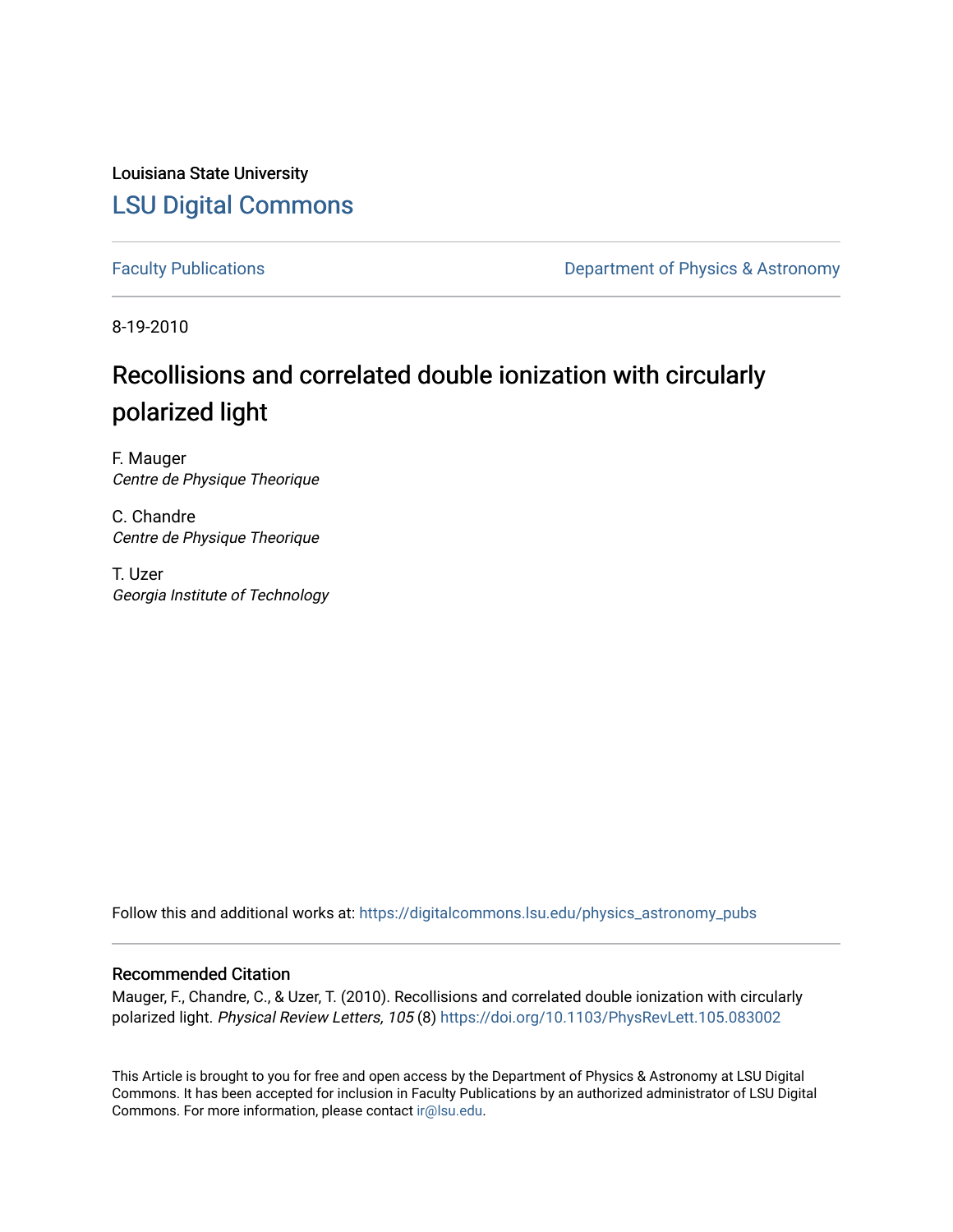## Recollisions and correlated double ionization with circularly polarized light

F. Mauger<sup>1</sup>, C. Chandre<sup>1</sup>, T. Uzer<sup>2</sup>

 $1$  Centre de Physique Théorique, CNRS – Aix-Marseille Université,

Luminy - case 907, F-13288 Marseille cedex 09, France

<sup>2</sup> School of Physics, Georgia Institute of Technology, Atlanta, GA 30332-0430, USA

(Dated: October 29, 2018)

It is generally believed that the recollision mechanism of atomic nonsequential double ionization is suppressed in circularly polarized laser fields because the returning electron is unlikely to encounter the core. On the contrary, we find that recollision can and does significantly enhance double ionization, even to the extent of forming a "knee", the signature of the nonsequential process. Using a classical model, we explain two apparently contradictory experiments, the absence of a knee for helium and its presence for magnesium.

PACS numbers: 32.80.Rm, 05.45.Ac

Multiple ionization of atoms and molecules is usually treated as a rapid sequence of isolated events. However, in the early 90's, experiments using intense laser pulses found double ionization yields which departed from these treatments by several orders of magnitude [\[1](#page-4-0)], thereby casting doubt on the uniqueness of the sequential (uncorrelated) multiple ionization channel. These results constitute one of the most striking surprises of recent years in intense laser-matter interactions, and this new ionization channel ("nonsequential double ionization" (NSDI) [\[1](#page-4-0)]) has emerged as one of the most dramatic manifestations of electron-electron correlation in nature [\[2\]](#page-4-1).

Most of the experimental observations of this striking process [\[1](#page-4-0)] used linearly polarized (LP) laser fields. In this setting, the precise mechanism that makes electronelectron correlation so effective follows the recollision (or "three-step") scenario [\[3](#page-4-2), [4\]](#page-4-3): An ionized electron, after picking up energy from the field, is hurled back at the ion core upon reversal of the field and dislodges the second electron. NSDI has become an integral part of attosecond physics [\[5\]](#page-4-4) since the recollision mechanism requires high-intensity, short-pulse lasers. In fact, it is hoped that attosecond control will provide insights into the dynamics of electron-electron collisions as well as complex multielectron collision phenomena.

Many questions remain unanswered regarding strongfield double ionization, and one that is still completely open concerns polarization. The stakes are high when it comes to understanding the influence of polarization since it is well known that the emission of harmonics in atoms and molecules is strongly dependent on the ellipticity of the driving field [\[6,](#page-4-5) [7](#page-4-6)], which can therefore act as a control knob. Indeed, recent work shows that elliptic polarization (EP) provides a new control mechanism for recollision physics in high-field ionization [\[8](#page-4-7)]. To illustrate the conceptual difficulty associated with polarization, consider circularly polarized (CP) fields: The recollision scenario which works so well in LP fields is much more difficult to justify in fields in which the ionized electrons tend to spiral out from the core and to miss it [\[9\]](#page-4-8). Therefore one has to come to expect any recollision in CP fields to be due to contamination by small amounts of EP



<span id="page-1-0"></span>FIG. 1: Computed double ionization probabilites for Hamiltonian  $(1)$  as a function of the intensity of the field  $I$  for  $\omega = 0.0584$  a.u. (780 nm) and circular polarization,  $a = 3$ and  $b = 1$  (magnesium case). The inset displays the same computation for helium  $(a = b = 1)$ .

fields, but not otherwise. The matter would rest there if it were not for conflicting experimental evidence: In some experiments using CP fields, the double ionization yields follow the sequential mechanism, confirming current thinking, whereas in others these yields are clearly several orders of magnitude higher than expected, in apparent contradiction with it. The question we resolve here is: Are recollisions possible in pure CP fields or does one have to rely on a small residual ellipticity?

In order to benchmark the process, multiple ionization yields are computed as a function of the intensity of the laser. The signature of the nonsequential double ionization is a characteristic "knee" shape in the probability versus intensity curve (see Fig. [1\)](#page-1-0). Experimentally, a knee has been reported in for nitrogen oxide [\[10\]](#page-4-9) and for magnesium [\[11](#page-4-10)]. Other experiments (including those on helium [\[12\]](#page-4-11)) conclude that no knee is formed in CP fields.

In what follows we explain these seemingly contradic-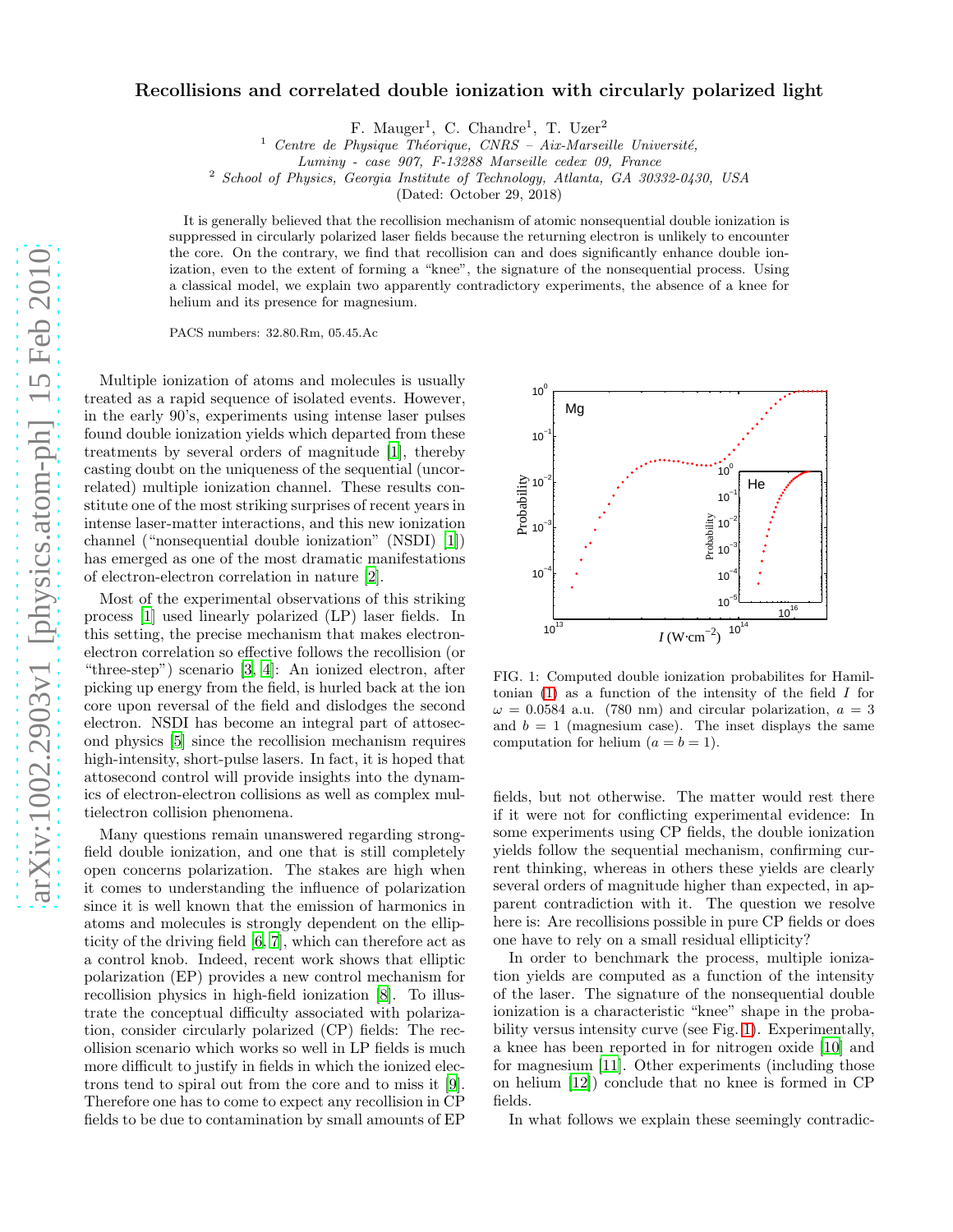tory findings using a classical Hamiltonian model. In addition, we show that, contrary to common belief, recollision can be the dominant mechanism leading to enhanced double ionization yields. The presence or absence of a knee amounts to finding the conditions for the recollision mechanism to work in CP fields. It turns out that enhanced double ionization in CP fields belongs to a class of rotational problems which are closely related to ionization of Rydberg states in CP microwave fields [\[13](#page-4-12)] as well as asteroid capture [\[14\]](#page-4-13) and matter transport [\[15](#page-4-14)] in celestial mechanics.

The CP field is special among EP fields because viewed from a frame rotating with it, it turns into a constant static field, and the problem becomes analogous to the combined Stark-Zeeman effect (or the so-called crossed fields problem [\[16,](#page-4-15) [17](#page-4-16)]) with a substantial Coriolis term which leads to subtleties where the energy is concerned [\[18,](#page-4-17) [19\]](#page-4-18). The key aspect in this frame change is the emergence of the Stark saddle [\[19,](#page-4-18) [20\]](#page-4-19) over which pre-ionized electrons penetrate the core or excited core electrons move away from it. Under special conditions the ionized electron can reach the core and collide with the inner electron, leading to an appreciable amount of NSDI and its characteristic knee signature.

Entirely classical interactions turn out to be adequate to generate the strong two-electron correlation needed for double ionization [\[2](#page-4-1), [21\]](#page-4-20). Therefore we work with the classical Hamiltonian model of pseudo-two electron atoms with soft Coulomb potentials [\[22\]](#page-4-21). The Hamiltonian is given by [\[23\]](#page-4-22):

<span id="page-2-0"></span>
$$
\mathcal{H} = \frac{|\mathbf{p}_1|^2 + |\mathbf{p}_2|^2}{2} - \frac{2}{\sqrt{|\mathbf{x}_1|^2 + a^2}} - \frac{2}{\sqrt{|\mathbf{x}_2|^2 + a^2}} + \frac{1}{\sqrt{|\mathbf{x}_1 - \mathbf{x}_2|^2 + b^2}} + (\mathbf{x}_1 + \mathbf{x}_2) \cdot \mathbf{E}(t),
$$
\n(1)

where  $\mathbf{x}_i = (x_i, y_i)$  is the position of the *i*-th electron,  $\mathbf{p}_i = (p_{x,i}, p_{y,i})$  is its canonically conjugate momentum and  $|\cdot|$  denotes the Euclidean norm in  $\mathbb{R}^2$ . The laser field is circularly polarized, i.e.  $E(t)$  =  $E_0 f(t)$  ( $\mathbf{e}_x \sin \omega t + \mathbf{e}_y \cos \omega t$ ) where  $E_0$  is the amplitude of the laser field,  $\omega$  its frequency chosen as  $\omega =$ 0.0584 a.u. (780 nm), and  $f(t)$  the envelope of the pulse with a two laser cycle ramp-up, six laser cycle plateau and two laser cycle ramp down. The two parameters  $\boldsymbol{a}$ and b used in the soft Coulomb potential are determined such that  $b$  is sufficiently small to allow significant energy exchange during recollisions, and a such that in the absence of the field, all the initial conditions are bounded (to prevent self-ionization). Therefore the choice of a is related to the binding energy of the ground state: For He suitable parameters are  $a = 1$  and  $b = 1$  for a ground state energy  $\mathcal{E}_g = -2.24$  a.u. [\[24\]](#page-4-23). For Mg, the ground state energy is  $\mathcal{E}_g = -0.83$  a.u., and we choose  $a = 3$  and  $b = 1$ . We consider a large assembly of initial conditions (typically  $1.2 \times 10^5$ ) in the microcanonical ensemble of Hamiltonian [\(1\)](#page-2-0) in the absence of the field [\[25](#page-4-24)]. A sta-



<span id="page-2-1"></span>FIG. 2: NSDI in magnesium with a laser intensity  $I = 2 \times$ 10<sup>13</sup> W · cm<sup>−</sup><sup>2</sup> . The upper panel displays the energy (kinetic energy plus Coulomb interaction with the nucleus) of each electron (red and blue curves) as a function of time and the green curve represents the energy of the (Coulomb) repulsion between the two electrons. The arrow indicates the moment of recollision. Lower left panel: The position of each electron in the rotating frame. Lower right panel: The position of each electron in the rotating frame during the time interval indicated by the dashed lines in the upper panel. The arrows indicate the positions of the electrons at the recollision and the direction of their motion. In the lower panels we display the position of the saddle point by a cross.

tistical analysis of the trajectories provides the double ionization yield versus intensity. The results, reported in Fig. [1,](#page-1-0) show a knee for Mg, the characteristic features of which are in very good agreement with experimental findings [\[11](#page-4-10)] : The correlated double ionization yield peaks at approximately  $3 \times 10^{13} \text{ W} \cdot \text{cm}^{-2}$ . A similar calculation performed for He (inset of Fig. [1\)](#page-1-0) does not give any evidence of a knee, once again in agreement with experiment [\[12\]](#page-4-11).

For Mg, with a CP laser field intensity  $I = 2 \times 10^{13}$  W· cm<sup>−</sup><sup>2</sup> it turns out that approximately 6% of the trajectories are subjected to a strong recollision (i.e., an electron is ionized and then returns to approach the other one closer than 3.2 a.u.). Thus, in this case, counterintuitively, recollisions are not marginal and do play a leading role in the observed knee. In what follows, we use tools from nonlinear dynamics [\[25\]](#page-4-24) to identify the mechanism by which the electrons undergo correlated double ionization. In a nutshell, the correlated double ionizing trajectories follow a modified three-step model: First, an electron is ionized by escaping through a saddle. If it is trapped close to a periodic orbit (this family of outerelectron periodic orbits will be explained in the next section), it might return to the core through the saddle, recollide with the core electron, and result in correlated double ionization when both electrons escape, once again, through the saddle. In Fig. [2](#page-2-1) we display a typical example of such a trajectory.

We have noted before [\[25\]](#page-4-24) that, in the absence of the field, a typical two-electron trajectory is composed of one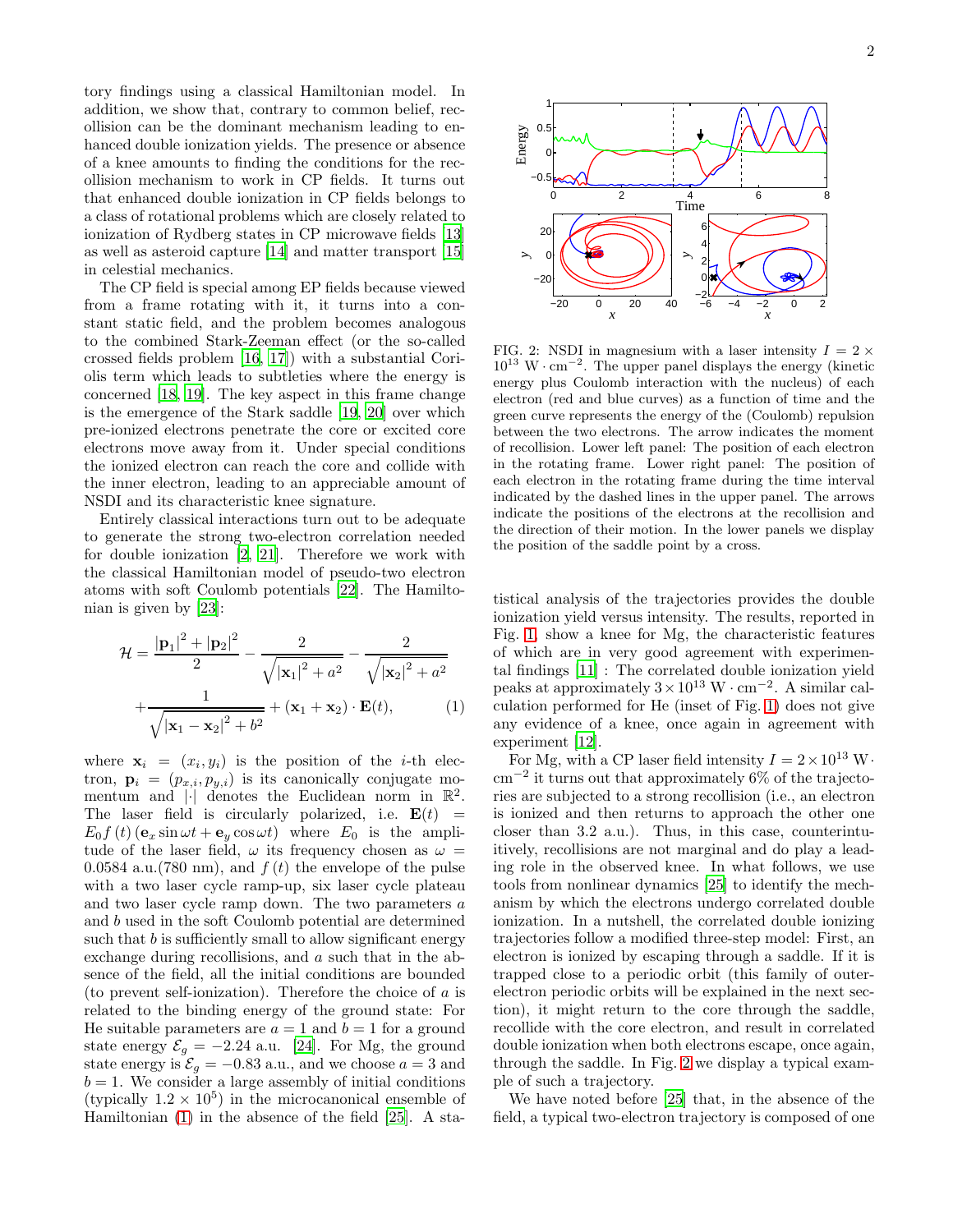electron close to the nucleus (the "inner" electron) and another further away (the "outer" electron), with quick exchanges of the roles of each electron. This distinction is crucial when the laser field is turned on : The outer electron is mainly driven by the field, whereas the field competes with the nuclear interaction in driving the inner electron. Therefore we can use reduced models to identify the route the outer electron follows to the core. As in the LP case [\[25\]](#page-4-24), the cooperation of the inner and outer electrons is essential for ionization in CP.

Outer electron dynamics– As for LP, finding recolliding trajectories amounts to finding the initial conditions  $x_0$  and  $p_0$  in phase space such that the trajectory returns to its initial position (in the core region) after some recollision time  $t_{\text{recoll}}$ , i.e., by solving the system  $\mathbf{x}(t_{\text{recoll}}) = \mathbf{x}_0$ . A reduced model for the outer electron dynamics is obtained by neglecting the interaction with the nucleus and with the other electron [\[25](#page-4-24)]. In this case, the maximum recolliding kinetic energy brought back by the outer electron is  $\kappa U_p$  where  $\kappa \approx 3.17$  [\[3](#page-4-2), [4\]](#page-4-3) (and  $U_p$ ) is the ponderomotive energy) as it is exactly the case for LP. The analysis of recolliding trajectories shows that this is not the dominant behavior observed for the outer electron and therefore is not the main mechanism for recollisions. The correct mechanism emerges from viewing the reduced model in a rotating frame, where we compute the distance  $\rho(t)$  between the position of the electron and  $(E_0/\omega^2,0)$  as

$$
\rho(t) = \|\tilde{\mathbf{x}}_0 + \tilde{\mathbf{p}}_0 t\|,
$$

where  $\tilde{\mathbf{x}}_0 = \mathbf{x}_0 - (E_0/\omega^2, 0)$  and  $\tilde{\mathbf{p}}_0 = \mathbf{p}_0 - (0, E_0/\omega)$ . For  $\tilde{\mathbf{p}}_0 = 0$ , the outer electron follows a circular periodic orbit (with constant momentum) and so stays in the vicinity of the core region. This is actually what is seen from a typical recolliding trajectory:  $\tilde{\mathbf{p}}_0 \approx 0$  so that it is located in the neighborhood of one of the periodic orbits (with  $\rho(t)$  constant, see lower left panel of Fig. [2\)](#page-2-1). The condition  $\tilde{\mathbf{p}}_0 \approx 0$  gives a natural criterion for the feasibility of recollisions: If the condition corresponds to admissible initial conditions, recollisions are possible. In contrast, if the condition  $\tilde{\mathbf{p}}_0 \approx 0$  is far away from admissible initial conditions, no recolliding trajectories are possible. For 780 nm and  $I = 2 \times 10^{13}$  W $\cdot$  cm<sup>-2</sup> the recollision condition gives  $\mathbf{p}_0 \approx 0.4$  while for  $I = 10^{15}$ , it gives  $\mathbf{p}_0 \approx 2.9$ . The first case corresponds to admissible conditions and thus explains why we observe recollisions in Mg. In contrast, the second case is not allowed which explains the absence of recolliding trajectories for He.

Starting close to the circular periodic orbit, the outer electron finds its way through the saddle point to the core region because of the Coulomb interaction with the nucleus, and might collide with the other electron. Depending on the efficiency of the collision [\[26\]](#page-4-25), both electrons may leave the core, resulting in NSDI (see lower right panel of Fig. [2\)](#page-2-1). A model for the outer electron dynamics which takes into account the interaction with the nucleus is obtained from Hamiltonian [\(1\)](#page-2-0) by neglecting the interaction with the other electron. This dynamics is



<span id="page-3-0"></span>FIG. 3: Poincaré sections of the inner electron reduced model in the 3D space  $(x, y, P_{\phi} = xp_y - yp_x)$ . The admissible set is represented by the surface and Poincaré sections are represented by dots. Lower panel: Sections for a Jacobi constant  $\mathcal{K} = -0.659$  which corresponds to the constant for the inner electron in Fig. [2](#page-2-1) when it is close to the nucleus and the outer electron is far away. For comparison, we display the Poincaré section associated with this part of the trajectory for the full model (crosses). Upper panel: Poincaré surface for a Jacobi constant  $K = -0.5$ , when the ionization channel is open. The arrow represents the jump, from an invariant torus up to the chaotic unbounded area, experienced by the inner electron during NSDI.

best appreciated in the rotating frame where the reduced Hamiltonian becomes

<span id="page-3-1"></span>
$$
\mathcal{K} = \frac{|\mathbf{p}|^2}{2} - \frac{2}{\sqrt{|\mathbf{x}|^2 + a^2}} - \omega(x p_y - y p_x) + E_0 x,\quad (2)
$$

where  $\mathbf{x} = (x, y)$  is the position of the electron in the rotating frame,  $\mathbf{p} = (p_x, p_y)$  its canonically conjugate momentum, and  $K$  is the Jacobi constant [\[27\]](#page-4-26). The saddle point is located at  $x = x_*$ ,  $y = 0$ ,  $p_x = 0$ and  $p_y = \omega x_*$  where  $x_*$  is a real (negative) solution of  $\omega^2 x - E_0 - 2x/(x^2 + a^2)^{3/2} = 0$  which corresponds to a saddle of the so-called zero-velocity surface [\[27\]](#page-4-26). When the ionization channel is open (depending on the Jacobi constant, see Fig. [3\)](#page-3-0), it becomes possible for an electron to penetrate the core region. This is exactly what happens to the outer electron which is in the vicinity of the circular periodic orbits. The trajectory displayed in Fig. [2](#page-2-1) (lower left panel) shows that the outer electron enters the core region close to the saddle indicated by a cross.

Inner electron dynamics– Hamiltonian [\(2\)](#page-3-1) is also a